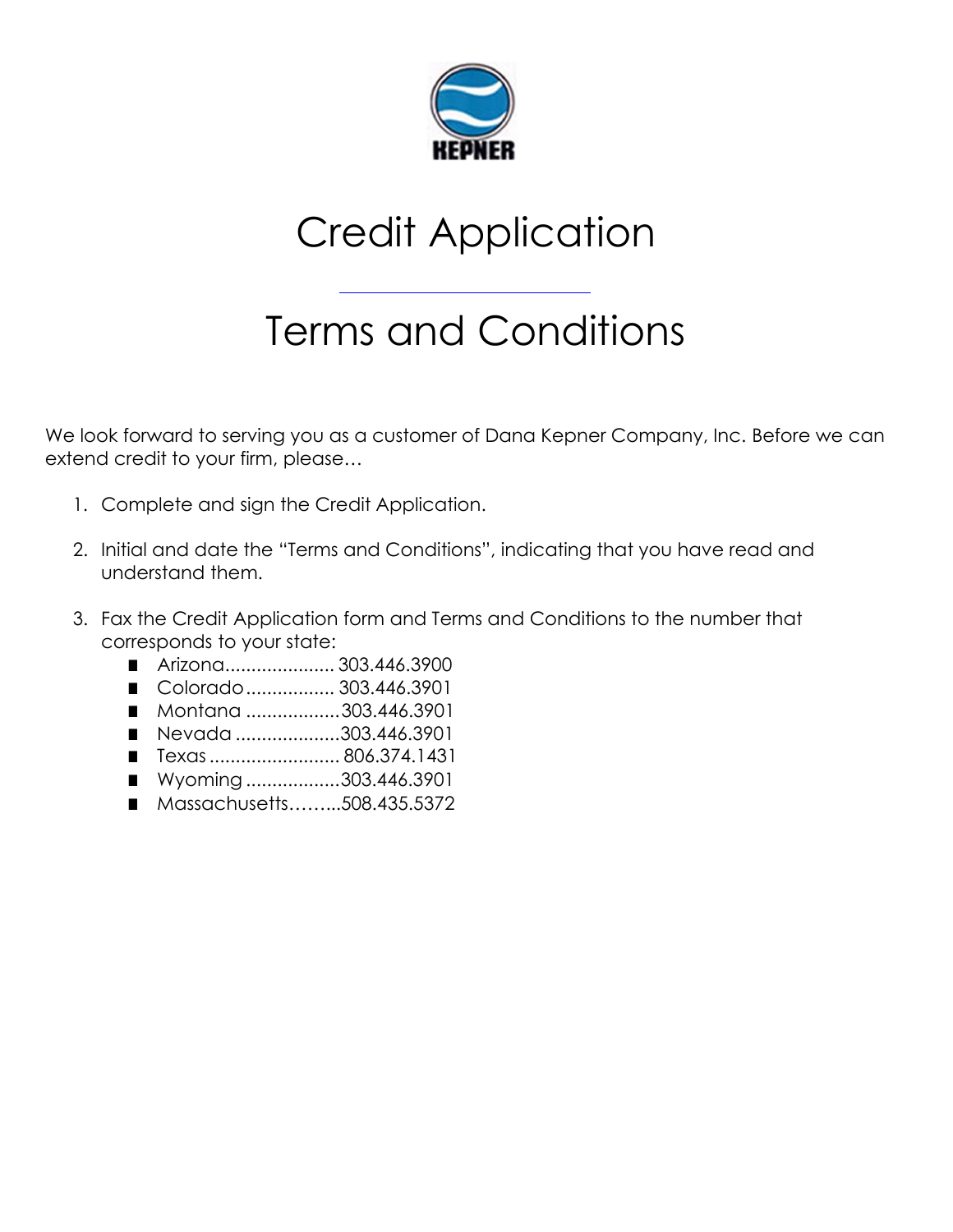### CREDIT APPLICATION | DANA KEPNER COMPANY, INC.

| Zip: $\frac{2}{\sqrt{2}}$<br>Federal ID #<br>Contractor's License #<br>Contractor's License #<br>Bonding Company<br>Bonding Company<br>Type of Business Engaged In <b>Example 2018</b> True Prince 2018 No. 2019 No. 2019 No. 2019 No. 2019 No. 2019 No. 2019 No. 2019 No. 2019 No. 2019 No. 2019 No. 2019 No. 2019 No. 2019 No. 2019 No. 2019 No. 2019 No. 2019 No. 2019<br>() Corporation – State of Incorporation: Vrs. Of Incorporation (2008)<br>() Proprietorship () Partnership<br><b>Principals / Partners:</b><br>Name<br>Home Address<br>Home Phone<br>SS#<br><b>Credit References:</b><br>Name<br>Phone Number<br>Fax Number<br><b>Email Address</b><br><b>Account Number</b><br>Financial References: Bank-Checking, Bank Loans, Equipment Loans<br>Account#<br>Name of Bank<br>Contact<br>Phone<br>Fax<br><b>Bank Loans</b><br>Equipment Loans/Lease<br>Dana Kepner Company, Inc. shall hereinafter be referred to as DK and the applicant shall be referred to as "Applicant".<br>TERMS OF SALE: Our terms of sale are NET 30 DAYS - DATE OF INVOICE. Accounts will receive a reconciling statement of their account each month. Interest of<br>2% per month (24% per annum) in Colorado, Wyoming, Nevada, and Arizona, 1.25% per month (15% per annum) in Montana, and 1.5% per month (18% per<br>annum) in Texas will be added on any past due accounts. Accounts with balances of over 60 days or which have exceeded their credit limit may be placed on Credit<br>Hold and may remain on hold until account status is within terms. Deductions for claimed errors in shipping or invoicing deducted from payment is not allowed until credit<br>memo is written.<br>CREDIT POLICY: All orders will be shipped COD unless an account has been established with open terms. DK reserves the right to close or cancel a credit account<br>without notice.<br>I/We declare under penalty of perjury that the foregoing information is true and correct and agree to DK Standard Terms and Conditions printed on the reverse side of this<br>credit application and on the invoices provided to the customer. DK is authorized to obtain credit reports/financial information as necessary to evaluate credit worthiness.<br><u>Print Name and Contract and Contract and Contract and Contract and Contract and Contract and Contract and Contract and Contract and Contract and Contract and Contract and Contract and Contract and Contract and Contract an</u><br>$\mathbf{B}$ y and $\mathbf{B}$<br><b>GUARANTY OF ACCOUNT</b><br>In consideration of the extension of credit to the customer by DK, and as an inducement to DK to continue to extend credit to said applicant, the undersigned jointly and<br>severally, unconditionally guaranty the payment of all sums of money as are now or at any time hereinafter may be owing to DK by said applicant, as a result of DK<br>extension of credit, any undersigned guarantor who is married expressly represents the he/she has been duly authorized by a non-signing spouse for the purpose herein, so as<br>to bind their martial community.<br>This is intended to be a Continuing Guaranty and shall not be revoked except by written notice to DK not to make any further sales and deliveries on the security of the<br>guaranty and until the expiration of five (5) days after such notice has been received by DK by registered mail, return receipt requested. Any such revocation shall be<br>effective only with respect to merchandise shipped or delivered after the expiration of said five day period, and shall not affect, in any respect liability incurred by the<br>undersigned prior to that time.<br>By Date Date Date Partner/Spouse Date Date Date<br>Partner |  |  |  |
|-----------------------------------------------------------------------------------------------------------------------------------------------------------------------------------------------------------------------------------------------------------------------------------------------------------------------------------------------------------------------------------------------------------------------------------------------------------------------------------------------------------------------------------------------------------------------------------------------------------------------------------------------------------------------------------------------------------------------------------------------------------------------------------------------------------------------------------------------------------------------------------------------------------------------------------------------------------------------------------------------------------------------------------------------------------------------------------------------------------------------------------------------------------------------------------------------------------------------------------------------------------------------------------------------------------------------------------------------------------------------------------------------------------------------------------------------------------------------------------------------------------------------------------------------------------------------------------------------------------------------------------------------------------------------------------------------------------------------------------------------------------------------------------------------------------------------------------------------------------------------------------------------------------------------------------------------------------------------------------------------------------------------------------------------------------------------------------------------------------------------------------------------------------------------------------------------------------------------------------------------------------------------------------------------------------------------------------------------------------------------------------------------------------------------------------------------------------------------------------------------------------------------------------------------------------------------------------------------------------------------------------------------------------------------------------------------------------------------------------------------------------------------------------------------------------------------------------------------------------------------------------------------------------------------------------------------------------------------------------------------------------------------------------------------------------------------------------------------------------------------------------------------------------------------------------------------------------------------------------------------------------------------------------------------------------------------------------------------------------------------------------------------------------------------------------------------------------------------------------------------------------------------------------------------------------------------------------------------------------------------------------------------------------------------------------------------------------------------------------------------------------------|--|--|--|
|                                                                                                                                                                                                                                                                                                                                                                                                                                                                                                                                                                                                                                                                                                                                                                                                                                                                                                                                                                                                                                                                                                                                                                                                                                                                                                                                                                                                                                                                                                                                                                                                                                                                                                                                                                                                                                                                                                                                                                                                                                                                                                                                                                                                                                                                                                                                                                                                                                                                                                                                                                                                                                                                                                                                                                                                                                                                                                                                                                                                                                                                                                                                                                                                                                                                                                                                                                                                                                                                                                                                                                                                                                                                                                                                                                 |  |  |  |
|                                                                                                                                                                                                                                                                                                                                                                                                                                                                                                                                                                                                                                                                                                                                                                                                                                                                                                                                                                                                                                                                                                                                                                                                                                                                                                                                                                                                                                                                                                                                                                                                                                                                                                                                                                                                                                                                                                                                                                                                                                                                                                                                                                                                                                                                                                                                                                                                                                                                                                                                                                                                                                                                                                                                                                                                                                                                                                                                                                                                                                                                                                                                                                                                                                                                                                                                                                                                                                                                                                                                                                                                                                                                                                                                                                 |  |  |  |
|                                                                                                                                                                                                                                                                                                                                                                                                                                                                                                                                                                                                                                                                                                                                                                                                                                                                                                                                                                                                                                                                                                                                                                                                                                                                                                                                                                                                                                                                                                                                                                                                                                                                                                                                                                                                                                                                                                                                                                                                                                                                                                                                                                                                                                                                                                                                                                                                                                                                                                                                                                                                                                                                                                                                                                                                                                                                                                                                                                                                                                                                                                                                                                                                                                                                                                                                                                                                                                                                                                                                                                                                                                                                                                                                                                 |  |  |  |
|                                                                                                                                                                                                                                                                                                                                                                                                                                                                                                                                                                                                                                                                                                                                                                                                                                                                                                                                                                                                                                                                                                                                                                                                                                                                                                                                                                                                                                                                                                                                                                                                                                                                                                                                                                                                                                                                                                                                                                                                                                                                                                                                                                                                                                                                                                                                                                                                                                                                                                                                                                                                                                                                                                                                                                                                                                                                                                                                                                                                                                                                                                                                                                                                                                                                                                                                                                                                                                                                                                                                                                                                                                                                                                                                                                 |  |  |  |
|                                                                                                                                                                                                                                                                                                                                                                                                                                                                                                                                                                                                                                                                                                                                                                                                                                                                                                                                                                                                                                                                                                                                                                                                                                                                                                                                                                                                                                                                                                                                                                                                                                                                                                                                                                                                                                                                                                                                                                                                                                                                                                                                                                                                                                                                                                                                                                                                                                                                                                                                                                                                                                                                                                                                                                                                                                                                                                                                                                                                                                                                                                                                                                                                                                                                                                                                                                                                                                                                                                                                                                                                                                                                                                                                                                 |  |  |  |
|                                                                                                                                                                                                                                                                                                                                                                                                                                                                                                                                                                                                                                                                                                                                                                                                                                                                                                                                                                                                                                                                                                                                                                                                                                                                                                                                                                                                                                                                                                                                                                                                                                                                                                                                                                                                                                                                                                                                                                                                                                                                                                                                                                                                                                                                                                                                                                                                                                                                                                                                                                                                                                                                                                                                                                                                                                                                                                                                                                                                                                                                                                                                                                                                                                                                                                                                                                                                                                                                                                                                                                                                                                                                                                                                                                 |  |  |  |
|                                                                                                                                                                                                                                                                                                                                                                                                                                                                                                                                                                                                                                                                                                                                                                                                                                                                                                                                                                                                                                                                                                                                                                                                                                                                                                                                                                                                                                                                                                                                                                                                                                                                                                                                                                                                                                                                                                                                                                                                                                                                                                                                                                                                                                                                                                                                                                                                                                                                                                                                                                                                                                                                                                                                                                                                                                                                                                                                                                                                                                                                                                                                                                                                                                                                                                                                                                                                                                                                                                                                                                                                                                                                                                                                                                 |  |  |  |
|                                                                                                                                                                                                                                                                                                                                                                                                                                                                                                                                                                                                                                                                                                                                                                                                                                                                                                                                                                                                                                                                                                                                                                                                                                                                                                                                                                                                                                                                                                                                                                                                                                                                                                                                                                                                                                                                                                                                                                                                                                                                                                                                                                                                                                                                                                                                                                                                                                                                                                                                                                                                                                                                                                                                                                                                                                                                                                                                                                                                                                                                                                                                                                                                                                                                                                                                                                                                                                                                                                                                                                                                                                                                                                                                                                 |  |  |  |
|                                                                                                                                                                                                                                                                                                                                                                                                                                                                                                                                                                                                                                                                                                                                                                                                                                                                                                                                                                                                                                                                                                                                                                                                                                                                                                                                                                                                                                                                                                                                                                                                                                                                                                                                                                                                                                                                                                                                                                                                                                                                                                                                                                                                                                                                                                                                                                                                                                                                                                                                                                                                                                                                                                                                                                                                                                                                                                                                                                                                                                                                                                                                                                                                                                                                                                                                                                                                                                                                                                                                                                                                                                                                                                                                                                 |  |  |  |
|                                                                                                                                                                                                                                                                                                                                                                                                                                                                                                                                                                                                                                                                                                                                                                                                                                                                                                                                                                                                                                                                                                                                                                                                                                                                                                                                                                                                                                                                                                                                                                                                                                                                                                                                                                                                                                                                                                                                                                                                                                                                                                                                                                                                                                                                                                                                                                                                                                                                                                                                                                                                                                                                                                                                                                                                                                                                                                                                                                                                                                                                                                                                                                                                                                                                                                                                                                                                                                                                                                                                                                                                                                                                                                                                                                 |  |  |  |
|                                                                                                                                                                                                                                                                                                                                                                                                                                                                                                                                                                                                                                                                                                                                                                                                                                                                                                                                                                                                                                                                                                                                                                                                                                                                                                                                                                                                                                                                                                                                                                                                                                                                                                                                                                                                                                                                                                                                                                                                                                                                                                                                                                                                                                                                                                                                                                                                                                                                                                                                                                                                                                                                                                                                                                                                                                                                                                                                                                                                                                                                                                                                                                                                                                                                                                                                                                                                                                                                                                                                                                                                                                                                                                                                                                 |  |  |  |
|                                                                                                                                                                                                                                                                                                                                                                                                                                                                                                                                                                                                                                                                                                                                                                                                                                                                                                                                                                                                                                                                                                                                                                                                                                                                                                                                                                                                                                                                                                                                                                                                                                                                                                                                                                                                                                                                                                                                                                                                                                                                                                                                                                                                                                                                                                                                                                                                                                                                                                                                                                                                                                                                                                                                                                                                                                                                                                                                                                                                                                                                                                                                                                                                                                                                                                                                                                                                                                                                                                                                                                                                                                                                                                                                                                 |  |  |  |
|                                                                                                                                                                                                                                                                                                                                                                                                                                                                                                                                                                                                                                                                                                                                                                                                                                                                                                                                                                                                                                                                                                                                                                                                                                                                                                                                                                                                                                                                                                                                                                                                                                                                                                                                                                                                                                                                                                                                                                                                                                                                                                                                                                                                                                                                                                                                                                                                                                                                                                                                                                                                                                                                                                                                                                                                                                                                                                                                                                                                                                                                                                                                                                                                                                                                                                                                                                                                                                                                                                                                                                                                                                                                                                                                                                 |  |  |  |
|                                                                                                                                                                                                                                                                                                                                                                                                                                                                                                                                                                                                                                                                                                                                                                                                                                                                                                                                                                                                                                                                                                                                                                                                                                                                                                                                                                                                                                                                                                                                                                                                                                                                                                                                                                                                                                                                                                                                                                                                                                                                                                                                                                                                                                                                                                                                                                                                                                                                                                                                                                                                                                                                                                                                                                                                                                                                                                                                                                                                                                                                                                                                                                                                                                                                                                                                                                                                                                                                                                                                                                                                                                                                                                                                                                 |  |  |  |
|                                                                                                                                                                                                                                                                                                                                                                                                                                                                                                                                                                                                                                                                                                                                                                                                                                                                                                                                                                                                                                                                                                                                                                                                                                                                                                                                                                                                                                                                                                                                                                                                                                                                                                                                                                                                                                                                                                                                                                                                                                                                                                                                                                                                                                                                                                                                                                                                                                                                                                                                                                                                                                                                                                                                                                                                                                                                                                                                                                                                                                                                                                                                                                                                                                                                                                                                                                                                                                                                                                                                                                                                                                                                                                                                                                 |  |  |  |
|                                                                                                                                                                                                                                                                                                                                                                                                                                                                                                                                                                                                                                                                                                                                                                                                                                                                                                                                                                                                                                                                                                                                                                                                                                                                                                                                                                                                                                                                                                                                                                                                                                                                                                                                                                                                                                                                                                                                                                                                                                                                                                                                                                                                                                                                                                                                                                                                                                                                                                                                                                                                                                                                                                                                                                                                                                                                                                                                                                                                                                                                                                                                                                                                                                                                                                                                                                                                                                                                                                                                                                                                                                                                                                                                                                 |  |  |  |
|                                                                                                                                                                                                                                                                                                                                                                                                                                                                                                                                                                                                                                                                                                                                                                                                                                                                                                                                                                                                                                                                                                                                                                                                                                                                                                                                                                                                                                                                                                                                                                                                                                                                                                                                                                                                                                                                                                                                                                                                                                                                                                                                                                                                                                                                                                                                                                                                                                                                                                                                                                                                                                                                                                                                                                                                                                                                                                                                                                                                                                                                                                                                                                                                                                                                                                                                                                                                                                                                                                                                                                                                                                                                                                                                                                 |  |  |  |
|                                                                                                                                                                                                                                                                                                                                                                                                                                                                                                                                                                                                                                                                                                                                                                                                                                                                                                                                                                                                                                                                                                                                                                                                                                                                                                                                                                                                                                                                                                                                                                                                                                                                                                                                                                                                                                                                                                                                                                                                                                                                                                                                                                                                                                                                                                                                                                                                                                                                                                                                                                                                                                                                                                                                                                                                                                                                                                                                                                                                                                                                                                                                                                                                                                                                                                                                                                                                                                                                                                                                                                                                                                                                                                                                                                 |  |  |  |
|                                                                                                                                                                                                                                                                                                                                                                                                                                                                                                                                                                                                                                                                                                                                                                                                                                                                                                                                                                                                                                                                                                                                                                                                                                                                                                                                                                                                                                                                                                                                                                                                                                                                                                                                                                                                                                                                                                                                                                                                                                                                                                                                                                                                                                                                                                                                                                                                                                                                                                                                                                                                                                                                                                                                                                                                                                                                                                                                                                                                                                                                                                                                                                                                                                                                                                                                                                                                                                                                                                                                                                                                                                                                                                                                                                 |  |  |  |
|                                                                                                                                                                                                                                                                                                                                                                                                                                                                                                                                                                                                                                                                                                                                                                                                                                                                                                                                                                                                                                                                                                                                                                                                                                                                                                                                                                                                                                                                                                                                                                                                                                                                                                                                                                                                                                                                                                                                                                                                                                                                                                                                                                                                                                                                                                                                                                                                                                                                                                                                                                                                                                                                                                                                                                                                                                                                                                                                                                                                                                                                                                                                                                                                                                                                                                                                                                                                                                                                                                                                                                                                                                                                                                                                                                 |  |  |  |